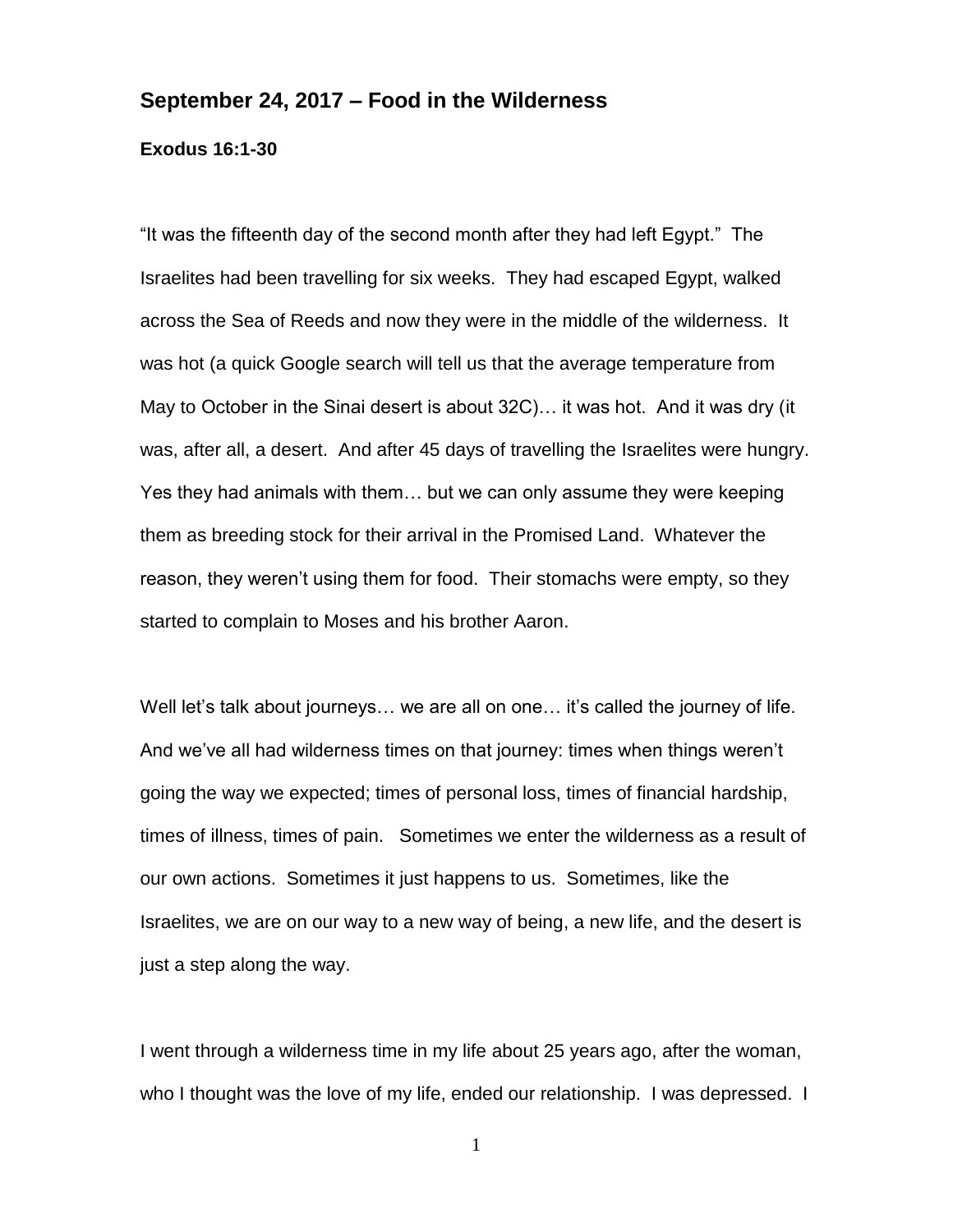was lonely. I was angry. I was lost. I was able to function during work hours, but in the evening I came home and collapsed from emotional and spiritual exhaustion. This wilderness period went on for weeks, months, in some part even years. It felt like this painful time in my life would never end.

No matter what our own personal wilderness looks like, no matter how we happened to get there, once we are in that place all we know is how awful we feel. The discomfort that we experience may be physical, emotional, spiritual, mental or some combination of all these aspects of our being. No matter what is hurting, the pain is real and often debilitating.

The Israelites had already spent six weeks in the wilderness and their situation just seemed to be getting worse. They were hot, they were thirsty and now they were hungry. No wonder they were complaining.

Moses and Aaron said to them, "It is not to us that you are complaining – who are we? – but to YHWH." So how did their God respond? According to Moses, YHWH said, "In the evening you shall eat meat, and in the morning you will have your fill of bread." And, according to the story, quail arrived that evening and in the morning there were delicate flakes on the desert floor for them to gather and to eat.

It's interesting to note that quails still have a regular migration path through the Sinai desert. They show up in flocks at certain times of the year. And there are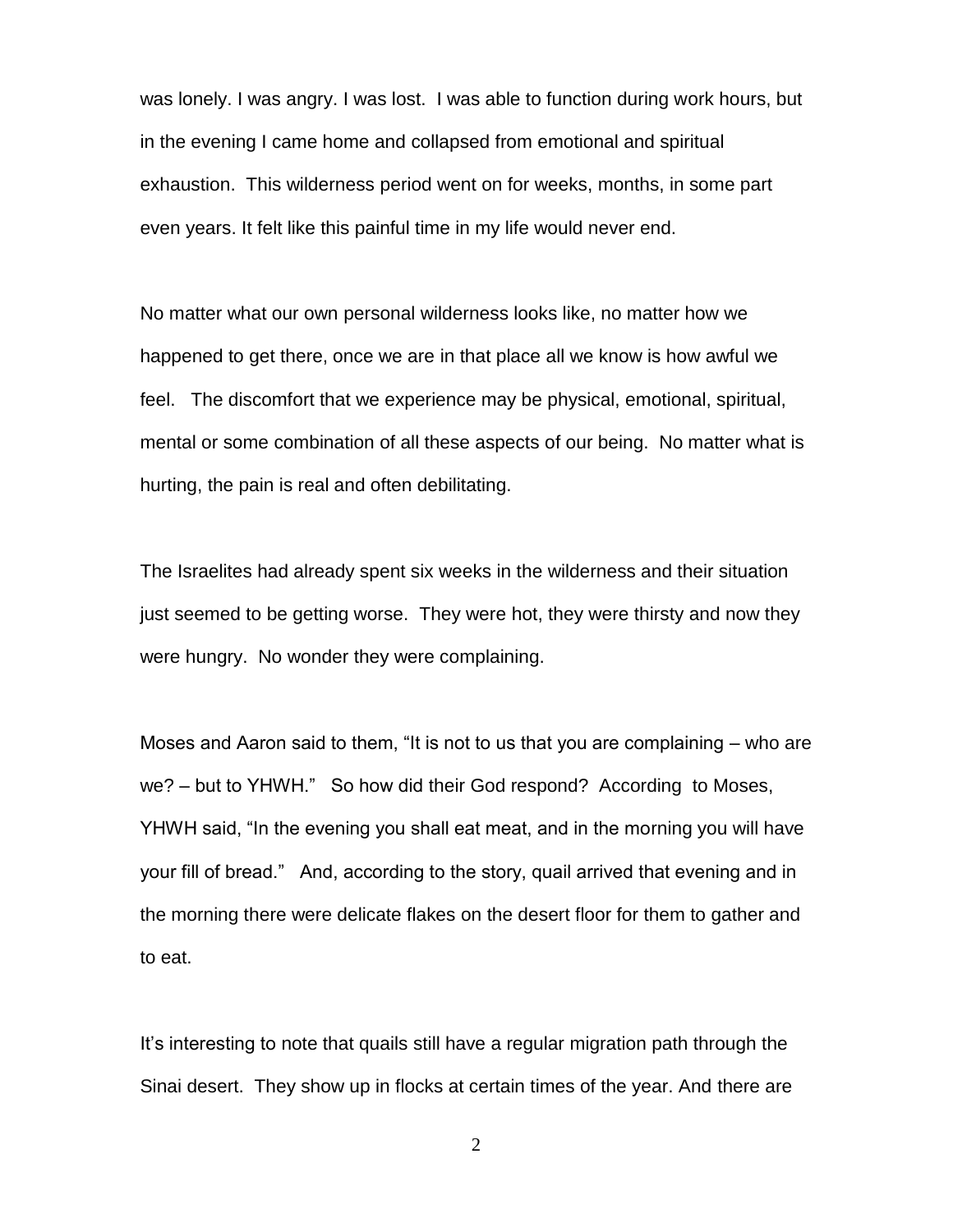insects in that region that feed on the sap of a local shrub, and then leave large deposits of honeydew that crystallize and fall to the ground. This flakey substance is not very tasty but it is rich in carbohydrates and sugars and if left on the ground is quickly harvested by ants. <https://en.wikipedia.org/wiki/Manna>

Some people might interpret this manna from heaven as a kind of miracle  $-$  a time when God intervened to help the Israelites, when God manipulated Mother Nature so that the Israelites could be fed. But if the appearance of quails and honeydew were natural occurrences in the wilderness, then maybe all that was needed was for the Israelites to have their eyes opened to what was already there. When they finally noticed the manna on the desert floor, they didn't recognize that it was food. In fact the word manna means "what's it" or even "whatchamacallit." What they needed to ease their hunger pangs was right there in front of them so maybe God just worked through Moses and Aaron to change their perception, to change their way of seeing.

When we are in the wilderness parts of our journey, then we are often blinded by the pain that we are experiencing, sometimes that pain is so excruciating that we cannot even imagine a way out of our situation. It is then that we need to cry out for assistance. It is then that we need to ask someone else to help us find the way. Sometimes help comes in the form of a friend or a loved one or a health professional or a counsellor.